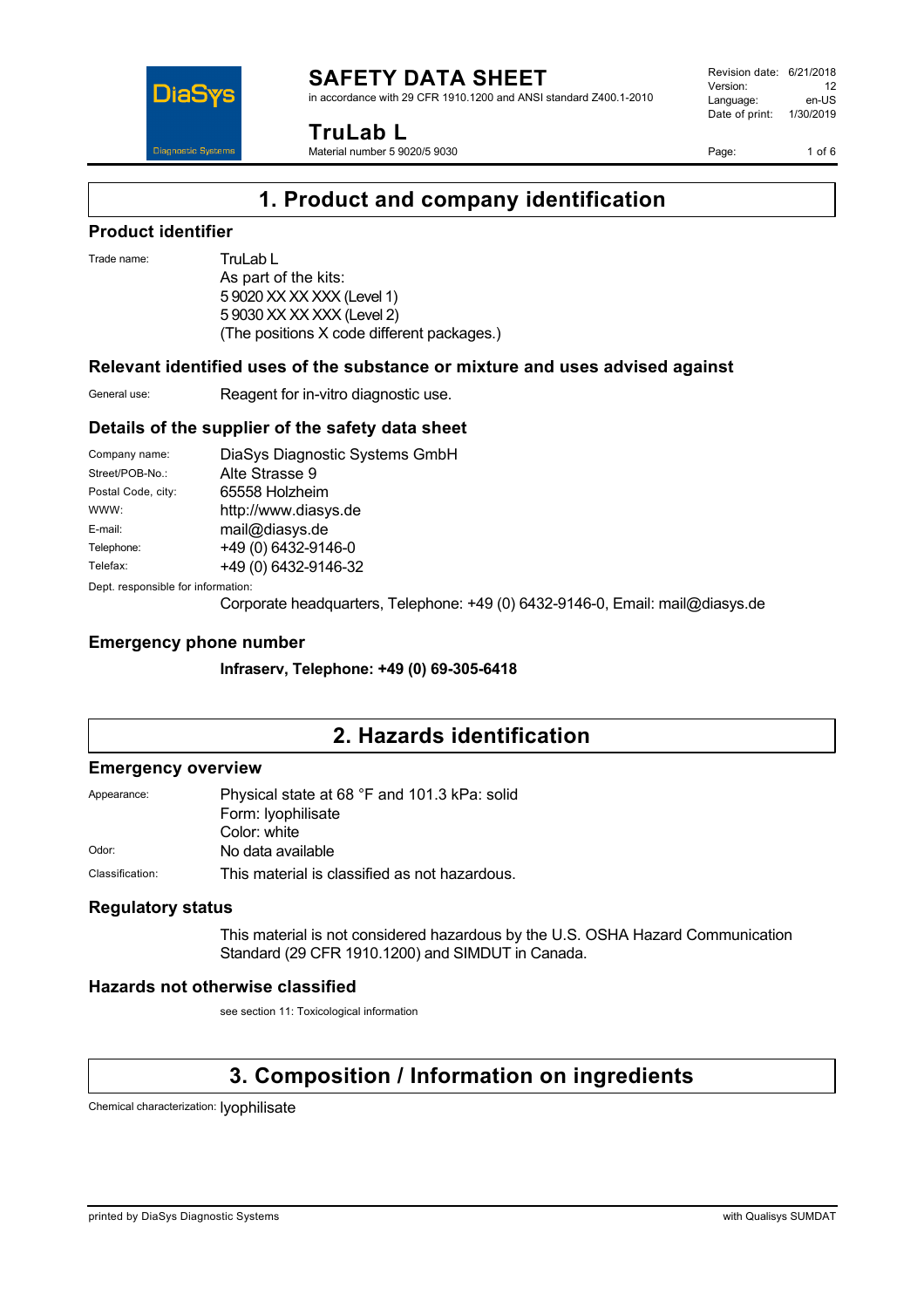

### **SAFETY DATA SHEET**

in accordance with 29 CFR 1910.1200 and ANSI standard Z400.1-2010

### **TruLab L**

Material number 5 9020/5 9030

Revision date: 6/21/2018 Version: 12<br>Language: en-LIS Language: Date of print: 1/30/2019

Page: 2 of 6

| 4. First aid measures                              |                                                                                                                                                                                                                                                  |  |
|----------------------------------------------------|--------------------------------------------------------------------------------------------------------------------------------------------------------------------------------------------------------------------------------------------------|--|
| In case of inhalation:                             | Move victim to fresh air. Seek medical treatment in case of troubles.                                                                                                                                                                            |  |
| Following skin contact:                            | After contact with skin, wash immediately with soap and plenty of water. In case of skin<br>reactions, consult a physician.                                                                                                                      |  |
| After eye contact:                                 | Immediately flush eyes with plenty of flowing water for 10 to 15 minutes holding eyelids<br>apart. Remove contact lenses, if present and easy to do. Continue rinsing. In case of<br>troubles or persistent symptoms, consult an opthalmologist. |  |
| After swallowing:                                  | Rinse mouth immediately and drink plenty of water. Never give anything by mouth to an<br>unconscious person. Induce vomiting. Seek medical attention.                                                                                            |  |
| Most important symptoms/effects, acute and delayed |                                                                                                                                                                                                                                                  |  |

No data available

### **Information to physician**

Treat symptomatically.

### **5. Fire fighting measures**

#### Flash point/flash point range:

not combustible

Auto-ignition temperature: No data available

Suitable extinguishing media:

Product is non-combustible. Extinguishing materials should therefore be selected according to surroundings.

### **Specific hazards arising from the chemical**

Fires in the immediate vicinity may cause the development of dangerous vapors.

Protective equipment and precautions for firefighters:

Wear self-contained breathing apparatus.

| 6. Accidental release measures |                                                                                                                                                                        |  |
|--------------------------------|------------------------------------------------------------------------------------------------------------------------------------------------------------------------|--|
| Personal precautions:          | Wear appropriate protective equipment. Avoid contact with the substance.<br>Do not inhale substance. Provide adequate ventilation.                                     |  |
| Environmental precautions:     | Do not allow to penetrate into soil, waterbodies or drains.                                                                                                            |  |
| Methods for clean-up:          | Take up mechanically, placing in appropriate containers for disposal.<br>Clean the contaminated area with: chlorine-based bleaching agents (5%-solution) and<br>water. |  |

### **7. Handling and storage**

### **Handling**

Advices on safe handling: Provide adequate ventilation, and local exhaust as needed. Avoid contact with skin, eyes, and clothing. Do not inhale substance. After worktime and during work intervals the affected skin areas must be thoroughly cleaned. Wear appropriate protective equipment. Take off contaminated clothing and wash it before reuse. Safety shower and eye wash station should be easily accessible to the work area.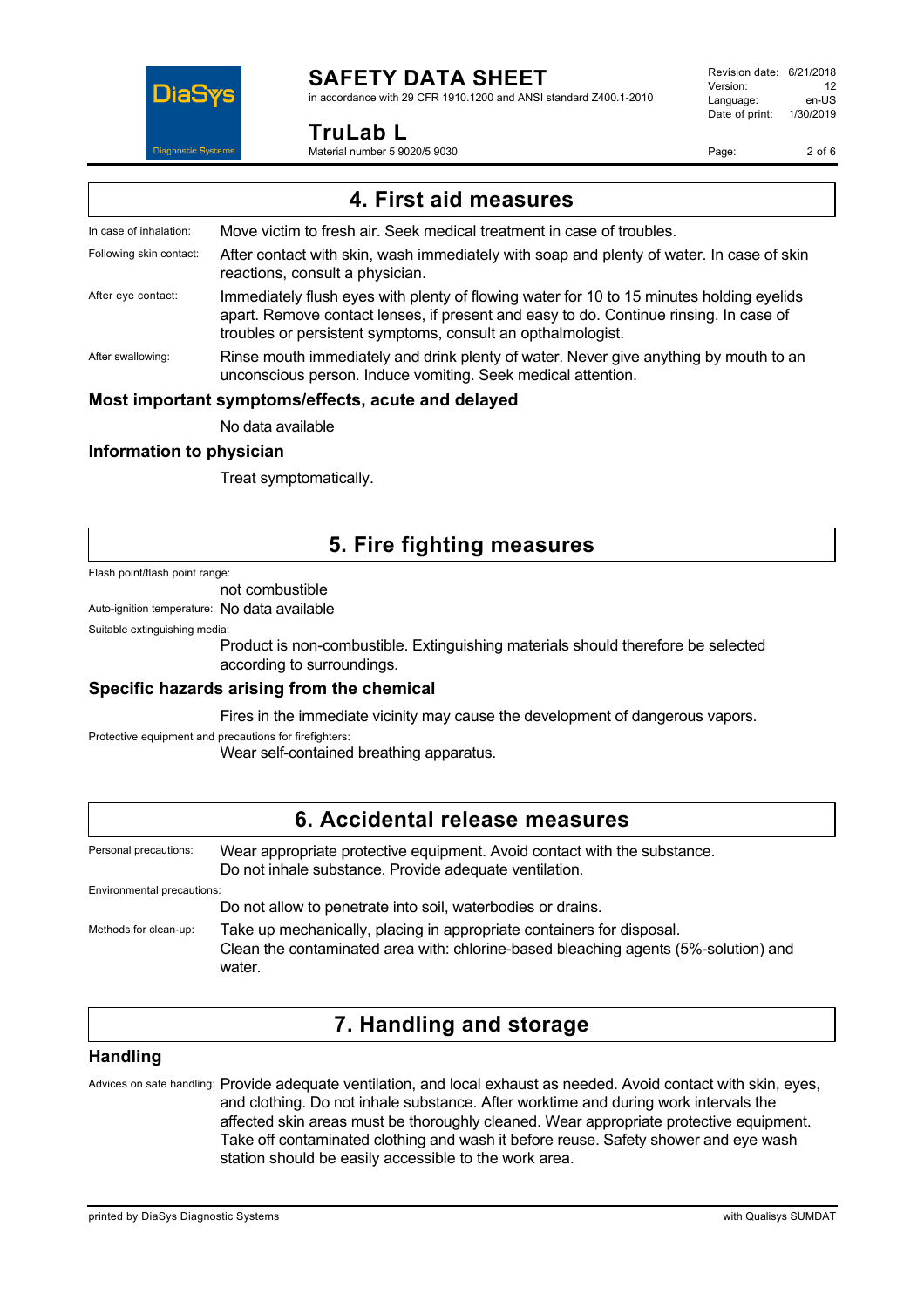

#### **SAFETY DATA SHEET** in accordance with 29 CFR 1910.1200 and ANSI standard Z400.1-2010

**TruLab L** Material number 5 9020/5 9030

#### **Storage**

Requirements for storerooms and containers:

Keep container in a well-ventilated place. Keep containers tightly closed and at a temperature between 35.6 °F and 46.4 °F. Protect from light. Keep sterile.

### **8. Exposure controls / personal protection**

### **Engineering controls**

Provide good ventilation and/or an exhaust system in the work area. See also information in chapter 7, section storage.

### **Personal protection equipment (PPE)**

Eye/face protection Tightly sealed goggles according to OSHA Standard - 29 CFR: 1910.133 or ANSI Z87.1-2010. OSHA Standard - 29 CFR: 1910.133 or ANSI Z87.1-2003 Skin protection **Wear suitable protective clothing.** Protective gloves according to OSHA Standard - 29 CFR: 1910.138. Glove material: Nitrile rubber - Breakthrough time: >480 min. Observe glove manufacturer's instructions concerning penetrability and breakthrough time. Respiratory protection: Provide adequate ventilation. General hygiene considerations: Take off contaminated clothing and wash it before reuse. Do not inhale substance. After worktime and during work intervals the affected skin areas must be thoroughly cleaned.

Safety shower and eye wash station should be easily accessible to the work area.

## **9. Physical and chemical properties**

### **Information on basic physical and chemical properties**

| Appearance:                              | Physical state at 68 °F and 101.3 kPa: solid<br>Form: lyophilisate<br>Color: white |
|------------------------------------------|------------------------------------------------------------------------------------|
| Odor:                                    | No data available                                                                  |
| Odor threshold:                          | No data available                                                                  |
| pH value:                                | not applicable                                                                     |
| Melting point/freezing point:            | No data available                                                                  |
| Initial boiling point and boiling range: | No data available                                                                  |
| Flash point/flash point range:           | not combustible                                                                    |
| Evaporation rate:                        | No data available.                                                                 |
| Flammability:                            | No data available                                                                  |
| Explosion limits:                        | No data available                                                                  |
| Vapor pressure:                          | No data available                                                                  |
| Vapor density:                           | No data available                                                                  |
| Density:                                 | No data available                                                                  |
| Water solubility:                        | complete soluble                                                                   |
| Partition coefficient: n-octanol/water:  | No data available                                                                  |
| Auto-ignition temperature:               | No data available                                                                  |
| Thermal decomposition:                   | No data available                                                                  |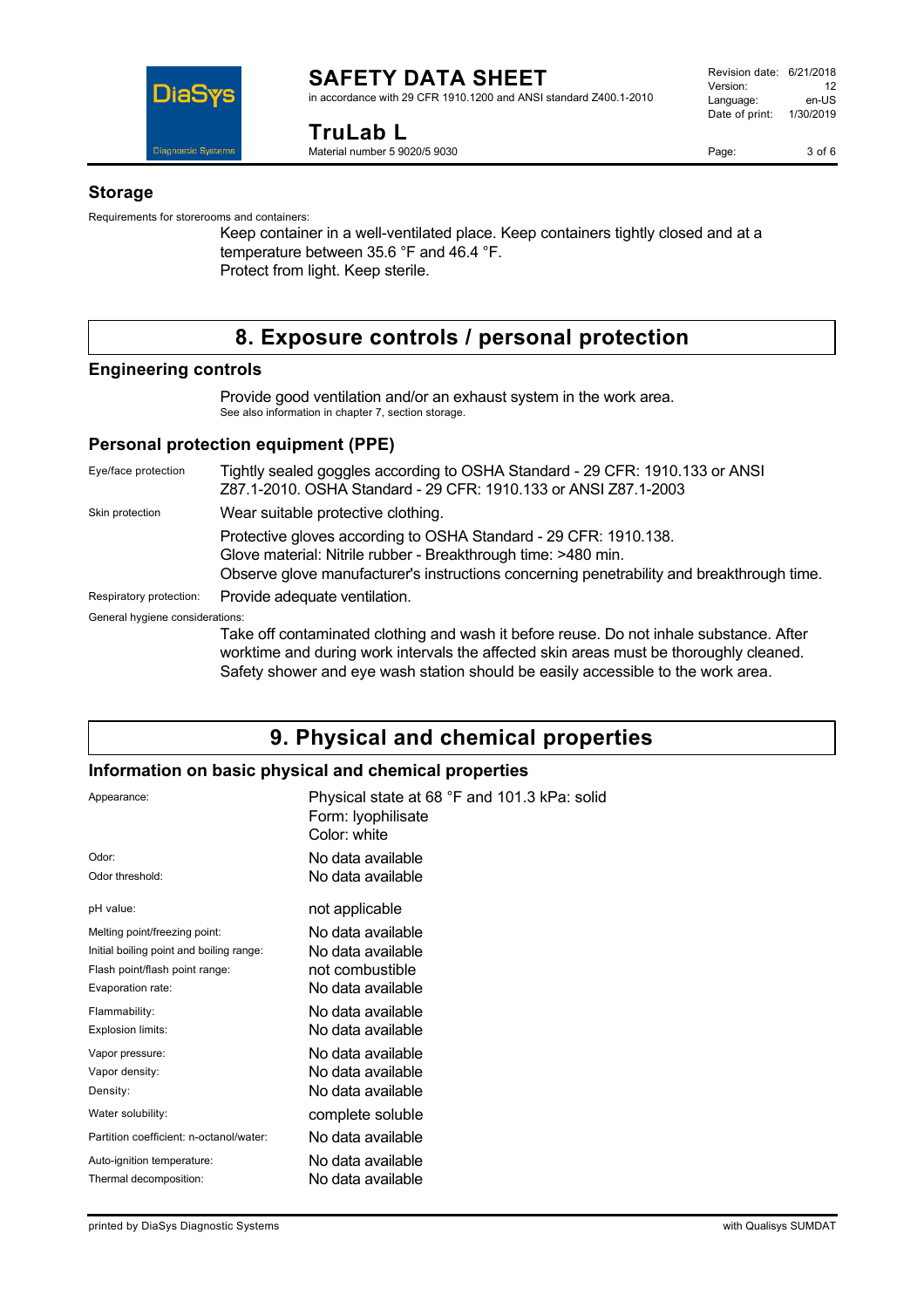

### **SAFETY DATA SHEET**

in accordance with 29 CFR 1910.1200 and ANSI standard Z400.1-2010

**TruLab L**

Material number 5 9020/5 9030

Revision date: 6/21/2018 Version: 12<br>Language: en-LIS Language: Date of print: 1/30/2019

Page: 4 of 6

Additional information: No data available

### **10. Stability and reactivity**

Reactivity: No data available

Chemical stability: Stable under recommended storage conditions.

#### Possibility of hazardous reactions

No hazardous reactions known.

Conditions to avoid: Protect against heat /sun rays.

Incompatible materials: Strong acids and alkalis

Hazardous decomposition products:

No decomposition when used properly.

Thermal decomposition: No data available

### **11. Toxicological information**

### **Toxicological tests**

Toxicological effects: Acute toxicity (oral): Lack of data.

Acute toxicity (dermal): Lack of data. Acute toxicity (inhalative): Lack of data. Skin corrosion/irritation: Lack of data. Serious eye damage/irritation: Lack of data. Sensitisation to the respiratory tract: Lack of data. Skin sensitisation: Lack of data.

Germ cell mutagenicity/Genotoxicity: Lack of data.

- Carcinogenicity: Lack of data.
- Reproductive toxicity: Lack of data.
- Effects on or via lactation: Lack of data.
- Specific target organ toxicity (single exposure): Lack of data.
- Specific target organ toxicity (repeated exposure): Lack of data.
- Aspiration hazard: Lack of data.

### **12. Ecological information**

### **Ecotoxicity**

Further details: No data available

### **Mobility in soil**

No data available

### **Persistence and degradability**

Further details: No data available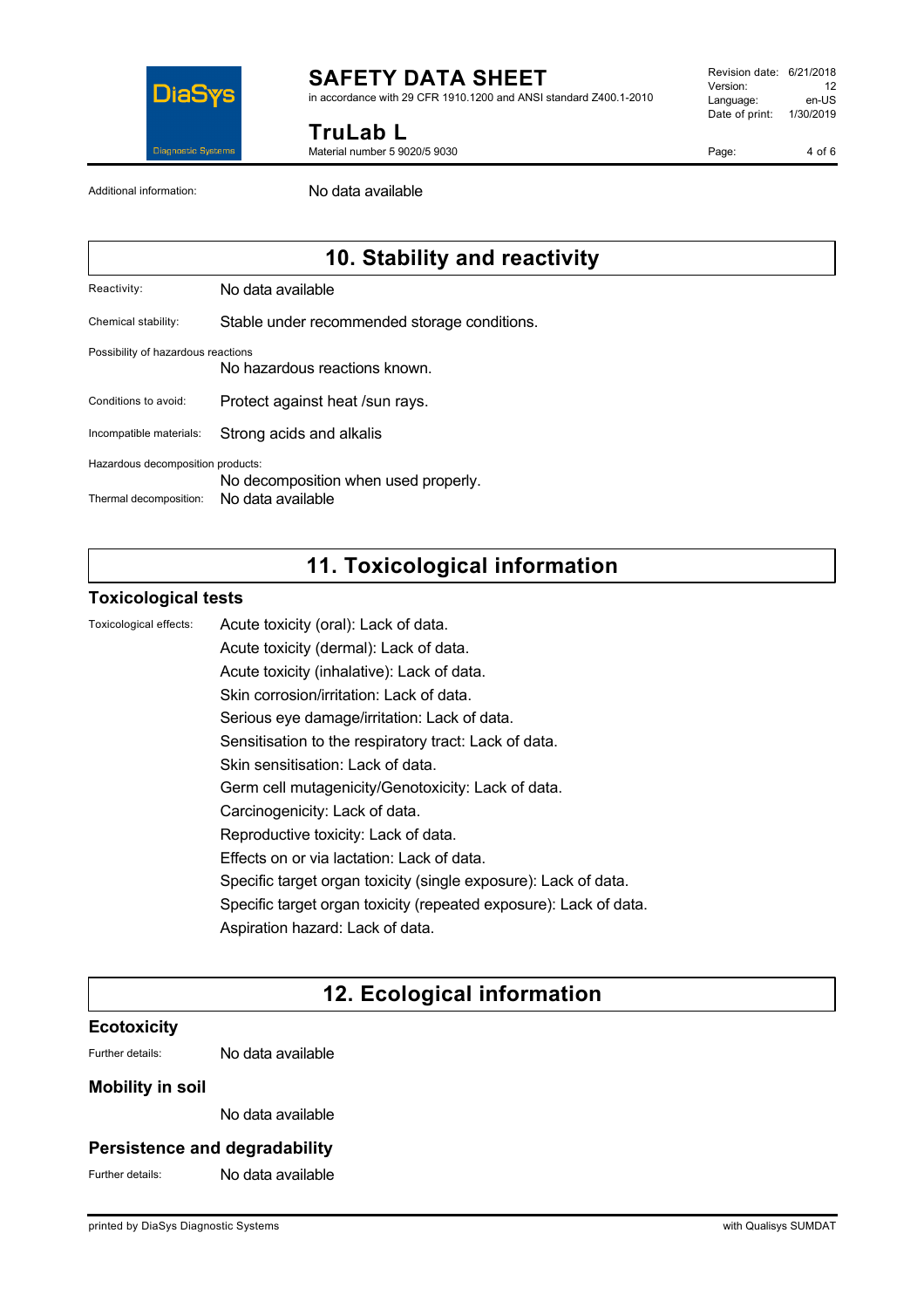

in accordance with 29 CFR 1910.1200 and ANSI standard Z400.1-2010

### **TruLab L**

Material number 5 9020/5 9030

Page: 5 of 6

# **Diagnostic Systems**

**DiaS** 

### **Additional ecological information**

General information: Do not allow to enter into ground-water, surface water or drains.

### **13. Disposal considerations**

#### **Product**

Recommendation: Special waste. Dispose of waste according to applicable legislation.

#### **Contaminated packaging**

Recommendation: Dispose of waste according to applicable legislation. Non-contaminated packages may be recycled.

### **14. Transport information**

### **USA: Department of Transportation (DOT)**

Proper shipping name: Not restricted

#### **Sea transport (IMDG)**

| Proper shipping name: | Not restricted |
|-----------------------|----------------|
| Marine pollutant:     | no             |

### **Air transport (IATA)**

Proper shipping name: Not restricted

### **Further information**

No dangerous good in sense of these transport regulations.

### **15. Regulatory information**

### **National regulations - Great Britain**

Hazchem-Code:

### **16. Other information**

| Hazard rating systems:<br>0<br>1<br>0 | <b>NFPA Hazard Rating:</b><br>Health: 1 (Slight)<br>Fire: 0 (Minimal)<br>Reactivity: 0 (Minimal)                                                                |
|---------------------------------------|-----------------------------------------------------------------------------------------------------------------------------------------------------------------|
|                                       | HMIS Version III Rating:<br>Health: 1 (Slight)<br>Flammability: 0 (Minimal)<br>Physical Hazard: 0 (Minimal)<br>Personal Protection: X = Consult your supervisor |
| Reason of change:                     | General revision                                                                                                                                                |
| Date of first version:                | 10/31/2008                                                                                                                                                      |
| .                                     |                                                                                                                                                                 |



### **Department issuing data sheet**

Contact person: see section 1: Dept. responsible for information